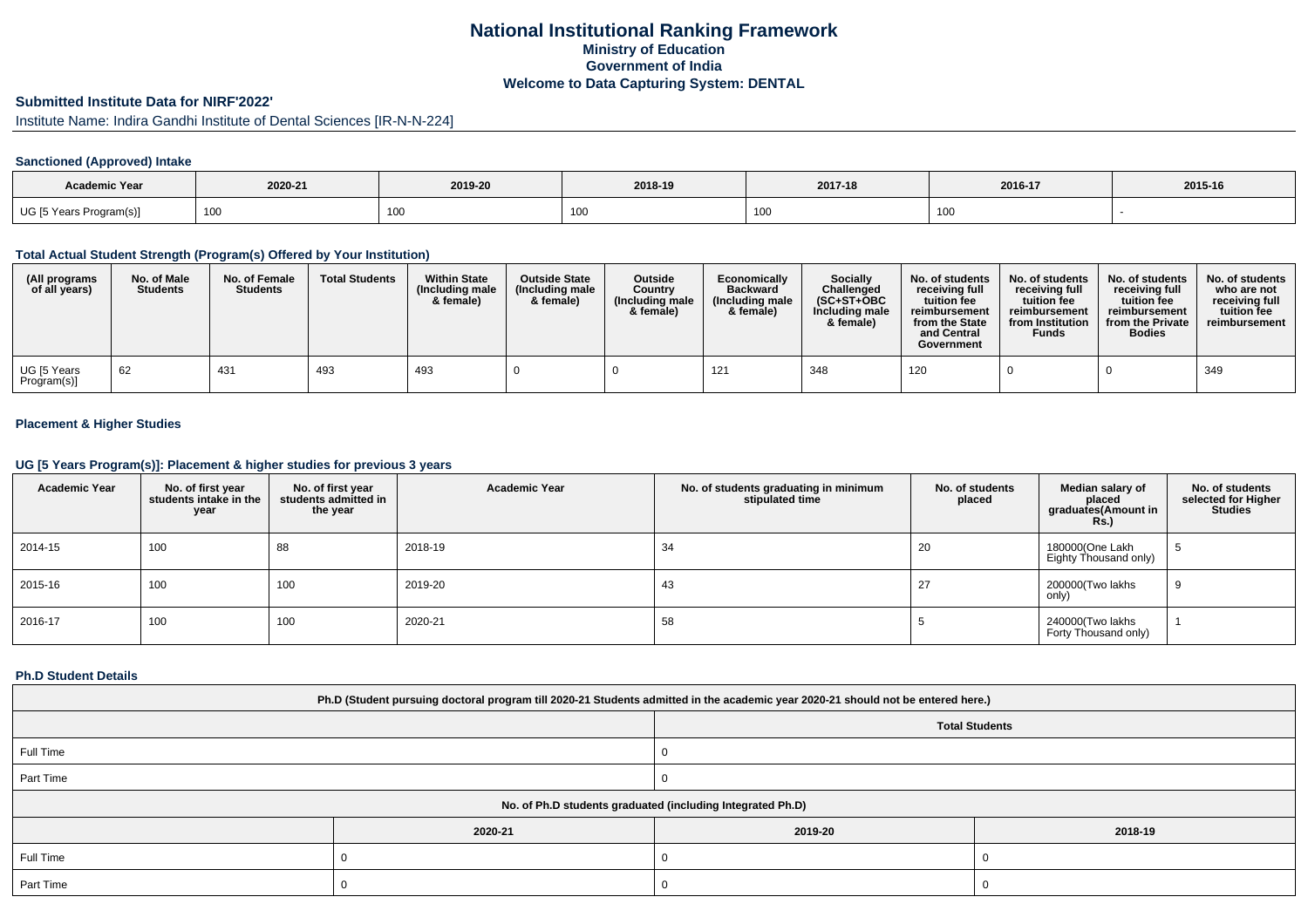| No. of students Graduating in Super Speciality program (DM/MCH) |         |         |  |  |  |  |
|-----------------------------------------------------------------|---------|---------|--|--|--|--|
| 2020-21                                                         | 2019-20 | 2018-19 |  |  |  |  |

## **Financial Resources: Utilised Amount for the Capital expenditure for previous 3 years**

| <b>Academic Year</b>                                                                                 | 2020-21                                                                  | 2019-20                                                                     | 2018-19                                                                      |  |  |  |  |  |
|------------------------------------------------------------------------------------------------------|--------------------------------------------------------------------------|-----------------------------------------------------------------------------|------------------------------------------------------------------------------|--|--|--|--|--|
|                                                                                                      | <b>Utilised Amount</b>                                                   | <b>Utilised Amount</b>                                                      | <b>Utilised Amount</b>                                                       |  |  |  |  |  |
| Annual Capital Expenditure on Academic Activities and Resources (excluding expenditure on buildings) |                                                                          |                                                                             |                                                                              |  |  |  |  |  |
| Library                                                                                              | 713122 (Seven lakh Thirteen thousand One hundred and<br>Twenty Two only) | 1462490 (Fourteen Lakh Sixty Two thousand Four hundred<br>and Ninety only)  | 1087184 (Ten lakh Eighty Seven thousand One hundred and<br>Eighty Four only) |  |  |  |  |  |
| New Equipment for Laboratories                                                                       | 32640 (Thirty two thousand Six hundred and Forty only)                   | 187851 (One lakh Eighty Seven thousand Eight hundred and<br>Fifty One only) | 1002853 (Ten lakh Two thousand Eight hundred and Fifty<br>Three only)        |  |  |  |  |  |
| Other expenditure on creation of Capital Assets (excluding<br>expenditure on Land and Building)      | 66164 (Sixty Six thousand One hundred and Sixty Four only)               | 121000 (One lakh Twenty One thousand only)                                  | 387451 (Three lakh Eighty Seven thousand Four hundred and<br>Fifty One only) |  |  |  |  |  |

## **Financial Resources: Utilised Amount for the Operational expenditure for previous 3 years**

| <b>Academic Year</b>                                                                                                                                                                            | 2020-21                                                                                         | 2019-20                                                                                      | 2018-19                                                                                         |  |  |  |  |  |
|-------------------------------------------------------------------------------------------------------------------------------------------------------------------------------------------------|-------------------------------------------------------------------------------------------------|----------------------------------------------------------------------------------------------|-------------------------------------------------------------------------------------------------|--|--|--|--|--|
|                                                                                                                                                                                                 | <b>Utilised Amount</b>                                                                          |                                                                                              | <b>Utilised Amount</b>                                                                          |  |  |  |  |  |
| <b>Annual Operational Expenditure</b>                                                                                                                                                           |                                                                                                 |                                                                                              |                                                                                                 |  |  |  |  |  |
| Salaries (Teaching and Non Teaching staff)                                                                                                                                                      | 29786939 (Two crore Ninety Seven lakh Eighty Six Thousand<br>Nine Hundred and Thirty Nine only) | 38911283 (Three crore Eighty Nine lakh Eleven thousand Two<br>hundred and Eighty Three only) | 32586596 (Three crore Twenty Five lakh Eighty Six thousand<br>Five hundred and Ninety Six only) |  |  |  |  |  |
| Maintenance of Academic Infrastructure or consumables and<br>other running expenditures (excluding maintenance of hostels<br>and allied services, rent of the building, depreciation cost, etc) | 11321422 (One crore Thirteen Lakh Twenty One thousand<br>Four hundred and Twenty Two only)      | 20953403 (Two crore Nine lakh Fifty Three thousand Four<br>Hundred and Three only)           | 15063924 (One crore Fifty lakh Sixty Three thousand Nine<br>hundred and Twenty Four only)       |  |  |  |  |  |
| Seminars/Conferences/Workshops                                                                                                                                                                  | 379409 (Three lakh Seventy Nine thousand Four hundred and<br>Nine only)                         | 1624143 (Sixteen lakh Twenty Four thousand One hundred<br>and Forty Three only)              | 796037 (Seven lakh Ninety Six thousand Thirty Seven only)                                       |  |  |  |  |  |

### **IPR**

| Calendar year            | 2020 | 2019 | 2018 |
|--------------------------|------|------|------|
| No. of Patents Published |      |      |      |
| No. of Patents Granted   |      |      |      |

## **Sponsored Research Details**

| <b>Financial Year</b>                    | 2020-21             | 2019-20             | 2018-19 |
|------------------------------------------|---------------------|---------------------|---------|
| Total no. of Sponsored Projects          |                     |                     |         |
| Total no. of Funding Agencies            |                     |                     |         |
| Total Amount Received (Amount in Rupees) | 40000               | 40000               |         |
| Amount Received in Words                 | Forty Thousand Only | Forty Thousand Only | Zero    |

### **OPD Attendance & Bed Occupancy**

| 1. Average OPD attendance in the calendar year 2020. | 142 |
|------------------------------------------------------|-----|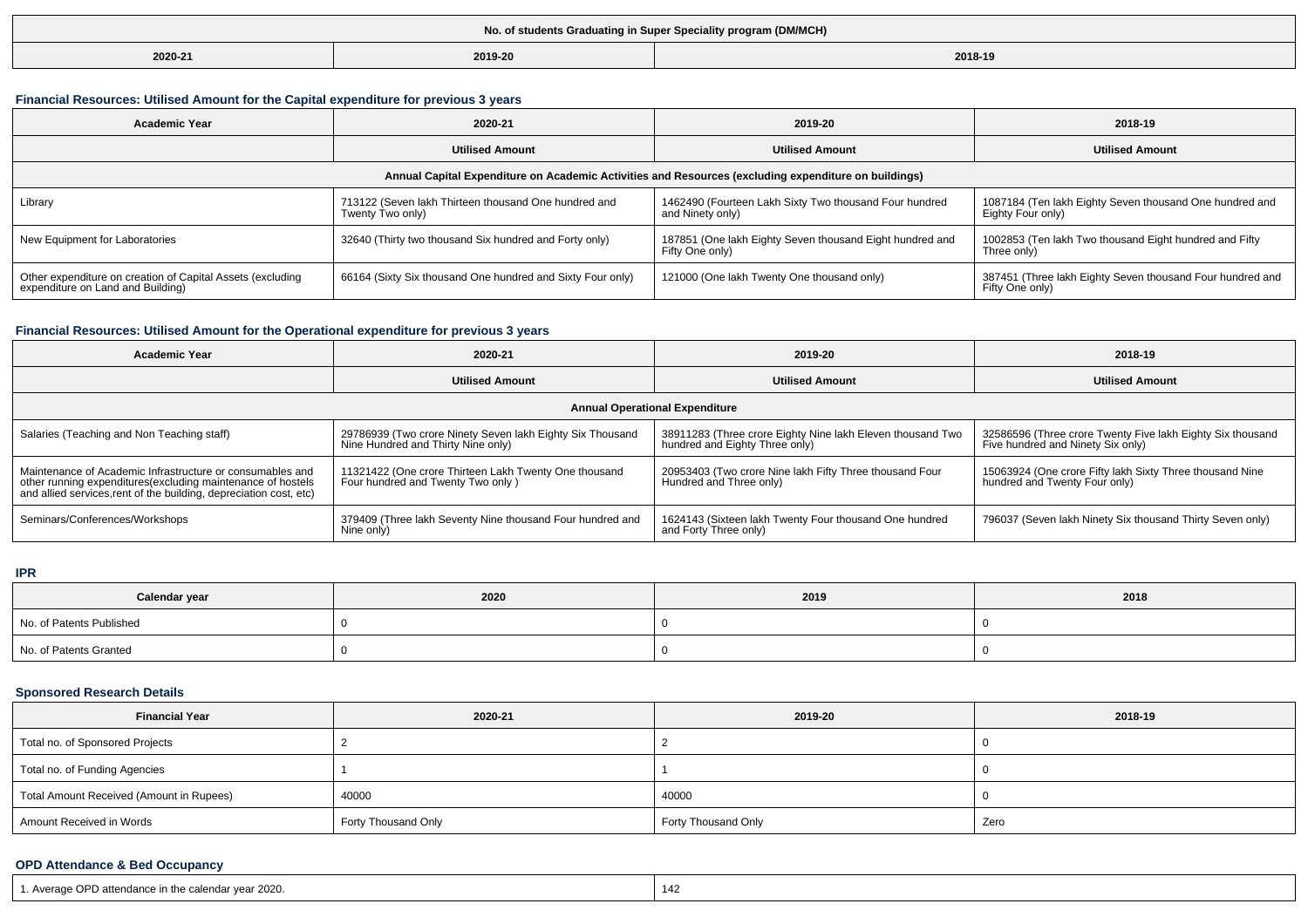## **PCS Facilities: Facilities of physically challenged students**

| 1. Do your institution buildings have Lifts/Ramps?                                                                                                         | Yes, more than 80% of the buildings |
|------------------------------------------------------------------------------------------------------------------------------------------------------------|-------------------------------------|
| 2. Do your institution have provision for walking aids, including wheelchairs and transportation from one building to another for<br>handicapped students? | Yes                                 |
| 3. Do your institution buildings have specially designed toilets for handicapped students?                                                                 | Yes, more than 40% of the buildings |

## **Faculty Details**

| Srno            | <b>Name</b>                | Age | Designation                                         | Gender | Qualification      | <b>Experience (In</b><br>Months) | Currently working<br>with institution? | <b>Joining Date</b> | <b>Leaving Date</b>      | <b>Association type</b> |
|-----------------|----------------------------|-----|-----------------------------------------------------|--------|--------------------|----------------------------------|----------------------------------------|---------------------|--------------------------|-------------------------|
| $\mathbf{1}$    | Dr Siyad K P               | 38  | Reader                                              | Male   | <b>MDS</b>         | 99                               | Yes                                    | 01-04-2013          | $\mathbf{u}$             | Regular                 |
| $\overline{c}$  | Dr Ajay P Joseph           | 37  | Reader                                              | Male   | <b>MDS</b>         | 83                               | Yes                                    | 14-08-2014          | $\overline{\phantom{a}}$ | Regular                 |
| 3               | Dr Joju George             | 36  | Reader                                              | Male   | <b>MDS</b>         | 83                               | Yes                                    | 14-08-2014          | $\sim$                   | Regular                 |
| $\overline{4}$  | Dr Suneesh<br>Kuruvilla    | 48  | <b>Assistant Professor</b>                          | Male   | MPH(Public Health) | 148                              | Yes                                    | 02-03-2009          | $\sim$                   | Regular                 |
| $5\overline{5}$ | Dr Mohammed<br>Shahid M A  | 35  | <b>Assistant Professor</b>                          | Male   | <b>MDS</b>         | 57                               | Yes                                    | 01-10-2016          | $\sim$                   | Regular                 |
| 6               | Dr Nimmy Sabu              | 35  | <b>Assistant Professor</b>                          | Female | <b>MDS</b>         | 63                               | Yes                                    | 19-04-2016          | $\mathbf{u}$             | Regular                 |
| $\overline{7}$  | Dr Manju Mary K            | 44  | <b>Assistant Professor</b>                          | Female | <b>MDS</b>         | 46                               | Yes                                    | 06-09-2017          | $\mathbf{u}$             | Regular                 |
| 8               | Dr Gis George              | 33  | <b>Assistant Professor</b>                          | Male   | <b>MDS</b>         | 46                               | Yes                                    | 25-09-2017          | $\sim$                   | Regular                 |
| 9               | Dr Athira C P              | 31  | <b>Assistant Professor</b>                          | Female | <b>MDS</b>         | 51                               | Yes                                    | 01-04-2017          | $\sim$                   | Regular                 |
| 10              | Dr Manju Babu              | 32  | <b>Assistant Professor</b>                          | Female | <b>MDS</b>         | 50                               | Yes                                    | 09-05-2017          | $\overline{\phantom{a}}$ | Regular                 |
| 11              | Dr Irene Ann<br>Abraham    | 35  | <b>Assistant Professor</b>                          | Female | <b>MDS</b>         | 47                               | Yes                                    | 01-08-2017          | $\overline{\phantom{a}}$ | Regular                 |
| 12              | Dr Vignesh Varma<br>Raja   | 33  | <b>Assistant Professor</b>                          | Male   | <b>MDS</b>         | 48                               | Yes                                    | 03-07-2017          | $\overline{\phantom{a}}$ | Regular                 |
| 13              | Dr Nadah Najeeb<br>Rawther | 36  | <b>Assistant Professor</b>                          | Female | <b>MDS</b>         | 41                               | Yes                                    | 21-02-2018          | $\sim$                   | Regular                 |
| 14              | Dr Jacob Joseph            | 32  | <b>Assistant Professor</b>                          | Male   | <b>MDS</b>         | 40                               | Yes                                    | 15-03-2018          | $\mathbf{u}$             | Regular                 |
| 15              | Dr Jose Julian             | 55  | Dean / Principal /<br>Director / Vice<br>Chancellor | Male   | <b>MDS</b>         | 319                              | Yes                                    | 01-11-2014          | $\overline{\phantom{a}}$ | Regular                 |
| 16              | Dr Eldho T Paul            | 45  | Reader                                              | Male   | <b>MDS</b>         | 202                              | Yes                                    | 01-07-2012          | $\sim$                   | Regular                 |
| 17              | Dr Nivedita                | 52  | Professor                                           | Female | <b>MDS</b>         | 294                              | Yes                                    | 07-10-2008          | $\overline{\phantom{a}}$ | Regular                 |
| 18              | Dr R Rajesh                | 49  | Professor                                           | Male   | <b>MDS</b>         | 319                              | Yes                                    | 14-06-2008          | $\overline{\phantom{a}}$ | Regular                 |
| 19              | Dr Arun Babu M             | 49  | Professor                                           | Male   | <b>MDS</b>         | 215                              | Yes                                    | 22-10-2018          | $\sim$                   | Regular                 |
| 20              | Dr Dinesh Kamath G         | 52  | Professor                                           | Male   | <b>MDS</b>         | 216                              | Yes                                    | 14-07-2007          | $\overline{\phantom{a}}$ | Regular                 |
| 21              | Dr Bijoy John              | 49  | Professor                                           | Male   | <b>MDS</b>         | 209                              | Yes                                    | 16-12-2012          | $\overline{\phantom{a}}$ | Regular                 |
| 22              | Dr Prasanth P S            | 46  | Professor                                           | Male   | <b>MDS</b>         | 174                              | Yes                                    | 01-01-2007          | $\sim$                   | Regular                 |
| 23              | Dr Subramaniam R           | 36  | Professor                                           | Male   | <b>MDS</b>         | 120                              | Yes                                    | 01-07-2011          | $\sim$                   | Regular                 |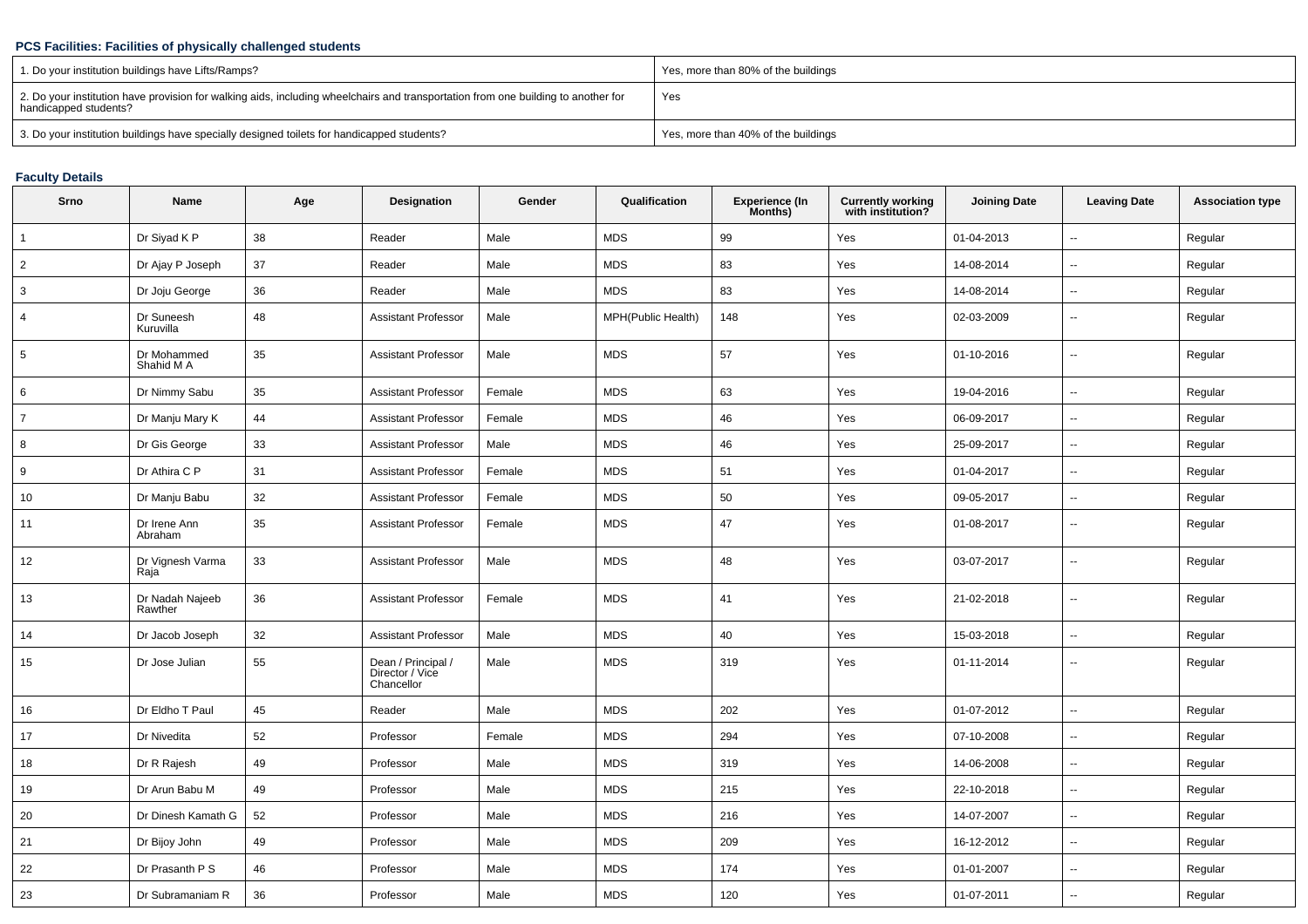| 24 | Dr Mathew T Joy                | 37     | Reader                     | Male   | <b>MDS</b>    | 109            | Yes           | 18-06-2012 | $\sim$                   | Regular |
|----|--------------------------------|--------|----------------------------|--------|---------------|----------------|---------------|------------|--------------------------|---------|
| 25 | Dr Fiaz<br>Shemshudeen         | 46     | Reader                     | Male   | <b>MDS</b>    | 108            | Yes           | 02-07-2012 | $\overline{\phantom{a}}$ | Regular |
| 26 | Dr Susan Paul                  | 40     | Reader                     | Female | <b>MDS</b>    | 151            | Yes           | 01-07-2017 | $\sim$                   | Regular |
| 27 | Dr Jittin James                | 37     | Reader                     | Male   | <b>MDS</b>    | 83             | Yes           | 27-09-2018 | $\sim$                   | Regular |
| 28 | Dr Pinky Varghese              | 35     | <b>Assistant Professor</b> | Female | <b>MDS</b>    | 32             | Yes           | 05-11-2018 | $\sim$                   | Regular |
| 29 | Dr Justin Jobe                 | 32     | <b>Assistant Professor</b> | Male   | <b>MDS</b>    | 30             | Yes           | 03-01-2019 | $\sim$                   | Regular |
| 30 | Dr Harish Chandran             | 32     | <b>Assistant Professor</b> | Male   | <b>MDS</b>    | 9              | Yes           | 01-10-2020 | ÷.                       | Regular |
| 31 | Dr Jesline Merly<br>James      | 33     | <b>Assistant Professor</b> | Female | <b>MDS</b>    | 36             | Yes           | 10-03-2021 | $\sim$                   | Regular |
| 32 | Dr Alana Paul                  | 29     | <b>Assistant Professor</b> | Female | <b>MDS</b>    | 10             | Yes           | 17-09-2020 | $\sim$                   | Regular |
| 33 | Dr Divya Nair                  | 29     | <b>Assistant Professor</b> | Female | <b>MDS</b>    | 4              | Yes           | 01-03-2021 | $\overline{\phantom{a}}$ | Regular |
| 34 | Dr Anitha<br>Vishwanathan      | 29     | <b>Assistant Professor</b> | Female | <b>MDS</b>    | 13             | Yes           | 07-06-2020 | $\overline{\phantom{a}}$ | Regular |
| 35 | Dr Meera Mathai                | 33     | Reader                     | Female | <b>MDS</b>    | 78             | Yes           | 02-01-2021 | Ξ.                       | Regular |
| 36 | Dr Litu Mary<br>Thampy         | 33     | <b>Assistant Professor</b> | Female | <b>MDS</b>    | $\overline{7}$ | Yes           | 21-12-2020 | $\overline{\phantom{a}}$ | Regular |
| 37 | Dr Santhu<br>Sadasivan         | 28     | <b>Assistant Professor</b> | Male   | <b>MDS</b>    | $\overline{7}$ | Yes           | 15-12-2020 | $\overline{\phantom{a}}$ | Regular |
| 38 | Dr Anjitha Devaraj             | 30     | <b>Assistant Professor</b> | Female | <b>MDS</b>    | 5              | Yes           | 15-02-2021 | $\sim$                   | Regular |
| 39 | Dr Pauline Susan<br>Palose     | 28     | <b>Assistant Professor</b> | Female | <b>MDS</b>    | $\overline{7}$ | Yes           | 19-12-2020 | $\overline{\phantom{a}}$ | Regular |
| 40 | Dr Sabu Paul                   | 48     | Reader                     | Male   | MD            | 210            | Yes           | 06-01-2014 | $\overline{\phantom{a}}$ | Regular |
| 41 | Dr Irfan A Rafeeque            | 29     | Lecturer                   | Male   | <b>MBBS</b>   | 32             | Yes           | 03-11-2018 | $\sim$                   | Regular |
| 42 | Dr Ajas Haroon                 | 22     | Lecturer                   | Male   | <b>MBBS</b>   | 24             | Yes           | 02-07-2019 | $\sim$                   | Regular |
| 43 | Dr Suresh Cherian              | 54     | Reader                     | Male   | <b>MS</b>     | 207            | Yes           | 14-11-2016 | ⊷.                       | Regular |
| 44 | Dr Abraham Roy<br>Kallivayalil | 32     | Lecturer                   | Male   | <b>MBBS</b>   | 32             | Yes           | 17-10-2017 | $\sim$                   | Regular |
| 45 | Dr George Manoj                | 31     | Lecturer                   | Male   | <b>MBBS</b>   | 45             | Yes           | 17-10-2017 | $\sim$                   | Regular |
| 46 | Dr Suganya K                   | 35     | Reader                     | Female | $M.Sc + Ph.D$ | 100            | Yes           | 01-11-2018 | $\overline{\phantom{a}}$ | Regular |
| 47 | Mrs Dona P<br>Varghese         | 39     | Other                      | Female | M.Sc.         | 144            | Yes           | 13-07-2009 |                          | Regular |
| 48 | Dr Jones Ebin Raj T            | 35     | Reader                     | Male   | MDS+Ph.D      | 96             | Yes           | 01-11-2018 | $\bar{\phantom{a}}$      | Regular |
| 49 | Dr Aljo John<br>Padavan        | 29     | Lecturer                   | Male   | <b>MBBS</b>   | 32             | Yes           | 01-11-2018 | $\sim$                   | Regular |
| 50 | Dr Stephin Stephen             | 32     | Lecturer                   | Male   | <b>MBBS</b>   | 32             | Yes           | 01-11-2018 | $\sim$                   | Regular |
| 51 | Mrs Kavya Krishna              | $37\,$ | Other                      | Female | M.Sc.         | 140            | Yes           | 18-11-2009 | $\sim$                   | Regular |
| 52 | Mrs Jeena E<br>Thomas          | 34     | Other                      | Female | M.Sc.         | 52             | $\mathsf{No}$ | 27-03-2017 | 31-12-2021               | Regular |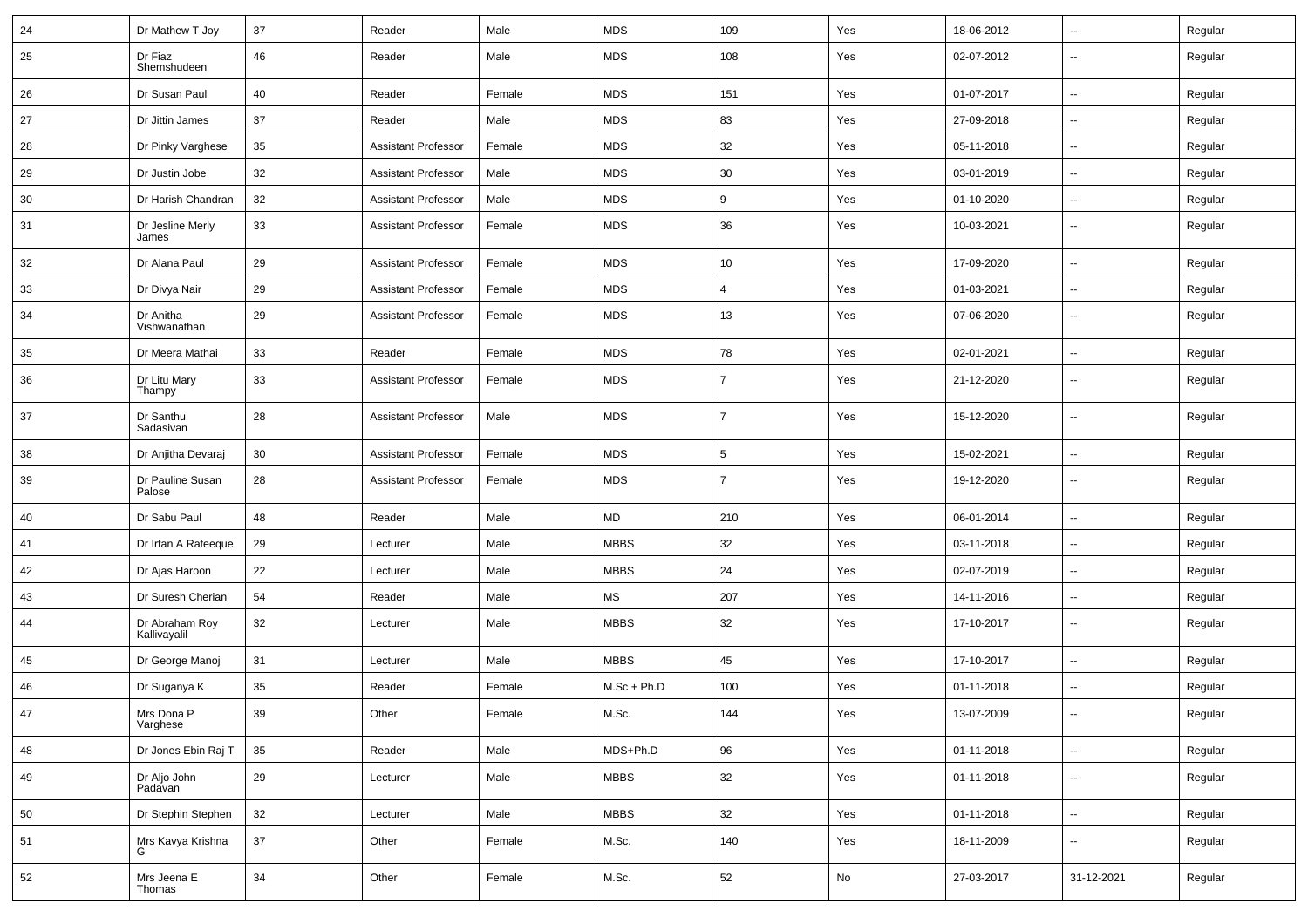| 53                                                                         | Dr Sudheesh M                  | 49 | Reader                     | Male   | MDS+Ph.D      | 105 | Yes | 01-10-2016 | $\overline{\phantom{a}}$ | Regular |
|----------------------------------------------------------------------------|--------------------------------|----|----------------------------|--------|---------------|-----|-----|------------|--------------------------|---------|
| 54                                                                         | Dr Dhanya P                    | 40 | Lecturer                   | Female | $M.Sc + Ph.D$ | 57  | Yes | 01-10-2016 | $\mathbf{u}$             | Regular |
| 55                                                                         | Dr Reenu Babu                  | 30 | Lecturer                   | Female | <b>MBBS</b>   | 32  | Yes | 01-11-2018 | $\overline{a}$           | Regular |
| 56                                                                         | Dr S Sengottavelu              | 48 | Reader                     | Male   | $M.Sc + Ph.D$ | 129 | Yes | 01-12-2016 | $\overline{\phantom{a}}$ | Regular |
| 57                                                                         | Dr Nima Baby                   | 29 | Lecturer                   | Female | <b>MBBS</b>   | 32  | Yes | 01-11-2018 | $\overline{\phantom{a}}$ | Regular |
| 58                                                                         | Dr Unnikuttan C I              | 31 | Lecturer                   | Male   | <b>MBBS</b>   | 56  | Yes | 02-11-2016 | $\sim$                   | Regular |
| 59                                                                         | Dr Golda Joseph                | 29 | Lecturer                   | Female | <b>MBBS</b>   | 32  | Yes | 01-11-2018 | $\overline{\phantom{a}}$ | Regular |
| 60                                                                         | Dr Pramod Kumar<br>Pamu        | 42 | Reader                     | Male   | MD            | 123 | Yes | 01-11-2016 | $\overline{\phantom{a}}$ | Regular |
| 61                                                                         | Dr Sajna Samad                 | 29 | Lecturer                   | Female | <b>MBBS</b>   | 32  | Yes | 02-11-2018 | $\overline{\phantom{a}}$ | Regular |
| 62                                                                         | Dr Gobianand K                 | 43 | Reader                     | Male   | $M.Sc + Ph.D$ | 163 | Yes | 01-12-2016 | $\overline{\phantom{a}}$ | Regular |
| 63                                                                         | Dr Loui John Malayil           | 29 | Lecturer                   | Male   | <b>MBBS</b>   | 32  | Yes | 01-11-2018 |                          | Regular |
| 64                                                                         | Mrs Rani Seetharam             | 41 | Other                      | Female | M.Sc.         | 53  | No  | 13-02-2017 | 31-12-2021               | Regular |
| 65                                                                         | Dr Hemant Nandan               | 35 | Reader                     | Male   | <b>MDS</b>    | 108 | No  | 02-07-2012 | 31-10-2021               | Regular |
| 66                                                                         | Dr Jithin Jose                 | 37 | Reader                     | Male   | <b>MDS</b>    | 109 | Yes | 18-06-2012 | $\overline{\phantom{a}}$ | Regular |
| 67                                                                         | Dr Indu Sundaram T             | 35 | <b>Assistant Professor</b> | Female | <b>MDS</b>    | 45  | No  | 05-10-2017 | 27-10-2021               | Regular |
| 68                                                                         | Dr Nithya Annie<br>Thomas      | 31 | <b>Assistant Professor</b> | Female | <b>MDS</b>    | 47  | No  | 17-08-2017 | 17-12-2021               | Regular |
| 69                                                                         | Dr Usha Narayanan              | 37 | Other                      | Female | <b>BDS</b>    | 104 | Yes | 02-11-2012 | Ξ.                       | Regular |
| 70                                                                         | Dr Muralikrishna R             | 41 | Other                      | Male   | <b>BDS</b>    | 87  | Yes | 30-04-2014 | $\overline{\phantom{a}}$ | Regular |
| 71                                                                         | Dr Nimmy Maliakkal<br>Daniel   | 28 | Other                      | Female | <b>BDS</b>    | 33  | Yes | 01-10-2018 | $\overline{\phantom{a}}$ | Regular |
| 72                                                                         | Dr Sona Augustine              | 30 | Other                      | Female | <b>BDS</b>    | 33  | Yes | 01-11-2018 | --                       | Regular |
| 73                                                                         | Dr Joe Mathew                  | 49 | Other                      | Male   | <b>BDS</b>    | 87  | Yes | 28-04-2014 | Ξ.                       | Regular |
| 74                                                                         | Dr Liggy George<br>Kallarackal | 43 | Lecturer                   | Female | <b>BDS</b>    | 136 | Yes | 30-03-2010 | $\overline{\phantom{a}}$ | Regular |
| 75                                                                         | Dr Rhea Mini Jayan             | 34 | Other                      | Female | <b>BDS</b>    | 50  | Yes | 18-05-2017 | $\sim$                   | Regular |
| 76                                                                         | Dr Affin Ummer                 | 32 | <b>Assistant Professor</b> | Male   | <b>MDS</b>    | 30  | Yes | 11-01-2019 | $\sim$                   | Regular |
| $\begin{array}{c} \n \begin{array}{c} \n 77 \n \end{array} \n \end{array}$ | Dr Absana Muthu                | 33 | Lecturer                   | Female | BDS           | 91  | Yes | 04-12-2013 | --                       | Regular |
| 78                                                                         | Dr Anju Mary<br>Thampi         | 38 | Other                      | Female | <b>BDS</b>    | 86  | Yes | 05-05-2014 | ⊷.                       | Regular |
| 79                                                                         | Dr Miriya Reji                 | 31 | Other                      | Female | <b>BDS</b>    | 32  | Yes | 01-11-2018 | $\sim$                   | Regular |
| 80                                                                         | Dr Varun Mathew                | 34 | Lecturer                   | Male   | <b>MDS</b>    | 60  | Yes | 18-07-2016 | $\sim$                   | Regular |
| 81                                                                         | Dr Issac Mathew                | 42 | Lecturer                   | Male   | <b>BDS</b>    | 77  | Yes | 02-02-2015 | $\sim$                   | Regular |
| 82                                                                         | Dr Nisha U                     | 38 | Lecturer                   | Female | <b>BDS</b>    | 141 | Yes | 31-10-2009 | $\sim$                   | Regular |